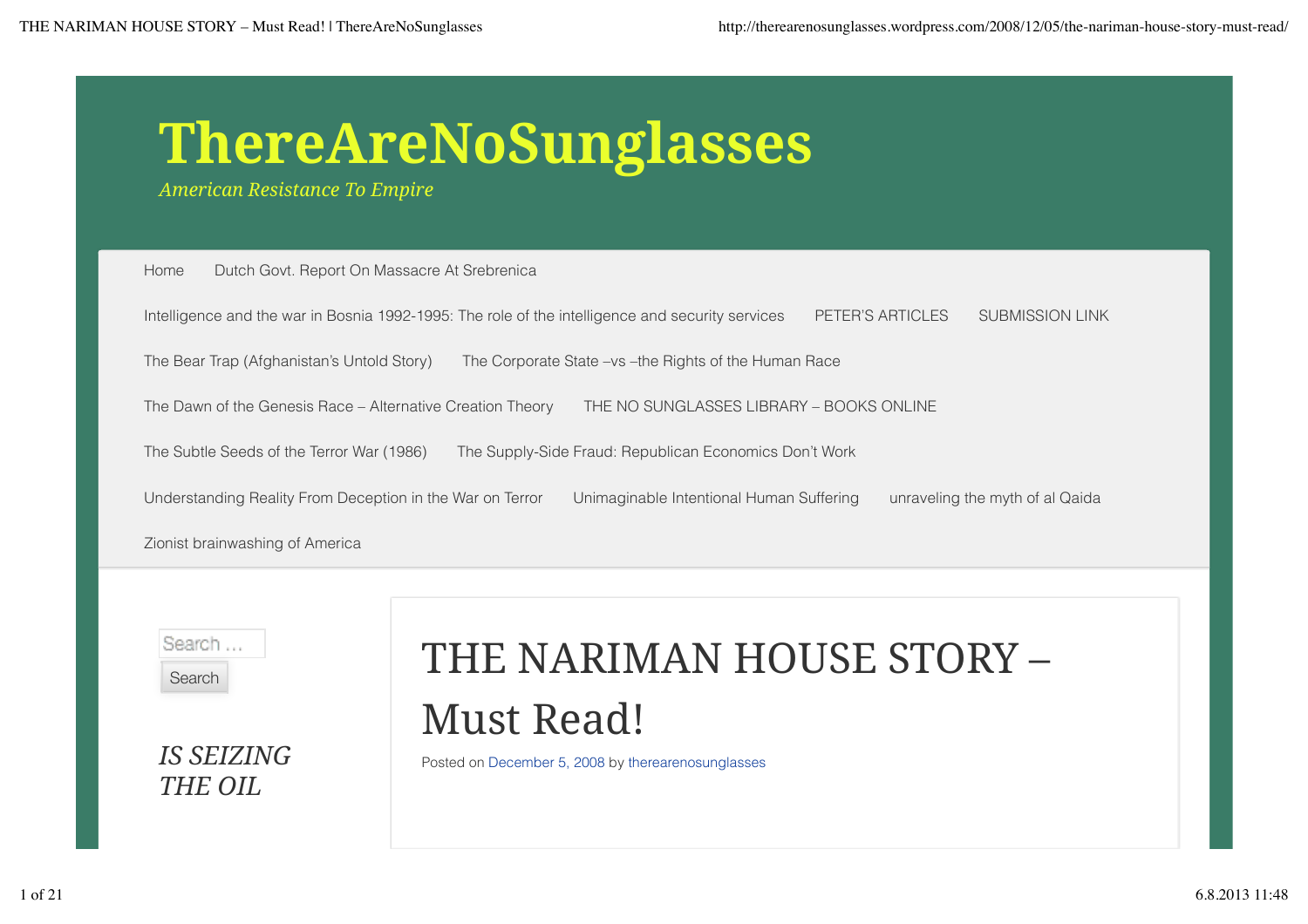# *FIELDS THE ONLY WAY TO SAVE THIS COUNTRY?*

| _______ |  |     |  |
|---------|--|-----|--|
|         |  |     |  |
|         |  |     |  |
|         |  | . . |  |

Add this search box to your site

----------ALL BOOKS POSTED ON THERE ARE NO SUNGLASSES CAN BE READ AT "NO SUNGLASSES LIBRARY" ------------------------------ ----CLICK ON ARTICLE TITLE FOR ORIGINAL LINK-----------



# THE NARIMAN HOUSE STORY – Must Read!

The following extracts from the "mainstream" media should be enough to show the reality of the Nariman House and its involvement in the Nov 26 incidents in Mumbai. *BEFORE THE ATTACKS:*

The drama started weeks before the terrorist attacks – at a Jewish residential complex In Mumbai run by the Chabad-Lubavitch ultra-orthodox movement.

#### **From CBC News (Canadian Broadcasting Corporation)**

"In a telephone interview with CBC News from outside the centre, freelance

**NSG commandos reach the top of Nariman House through a helicopter in Mumbai**

*NSG commandos reach the top of Nariman House through a helicopter in Mumbai*

journalist Arun Asthhana said there are reports that some of the militants had stayed at a guest house there for up to 15 days before the attacks.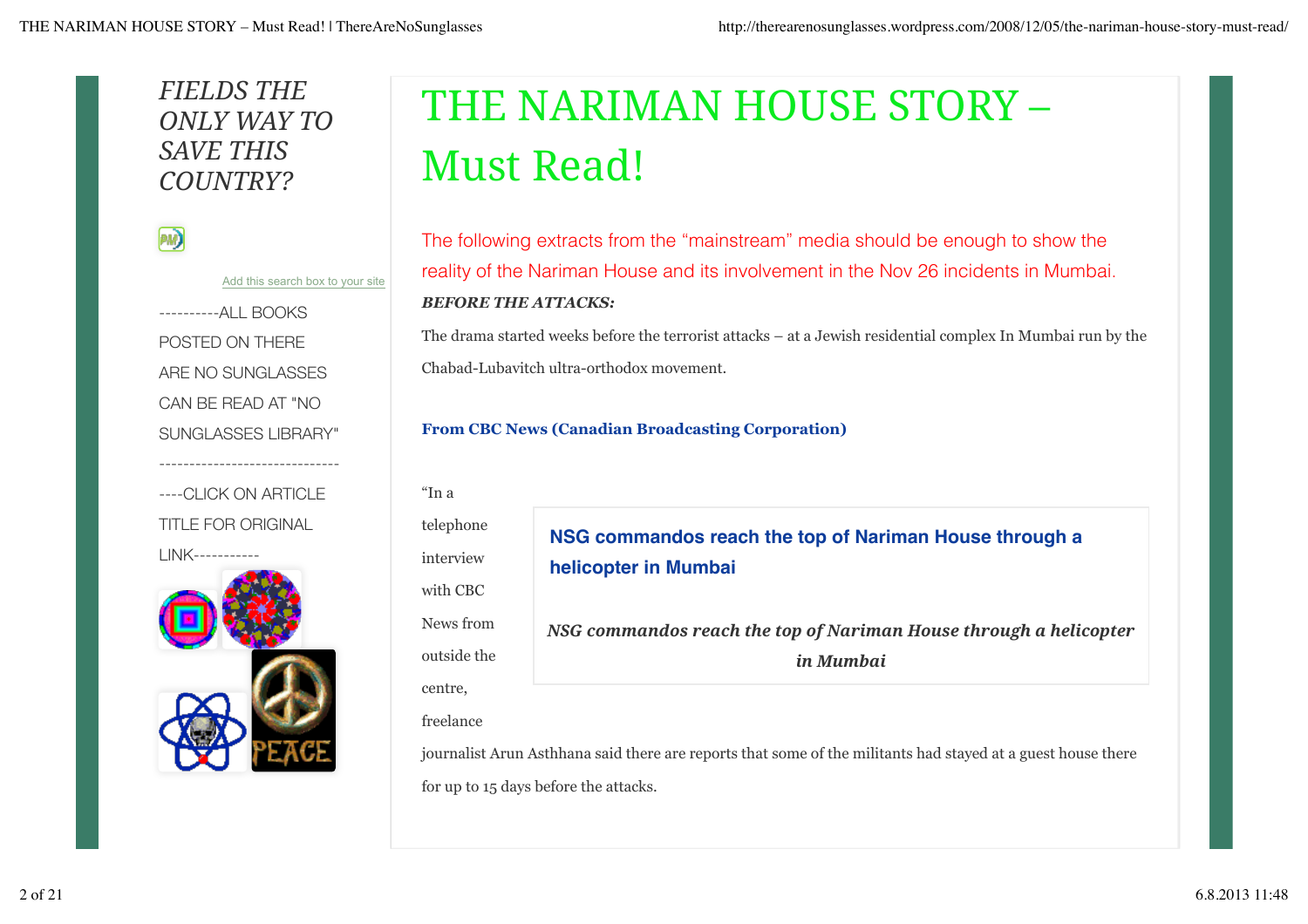

"They had a huge mass of ammunition, arms and food there," Asthhana said. That some stayed there before the attacks seem no longer in question. Later news reports state that the terrorists came to Nariman House posing as Malaysian students and were given lodging. Why Ultraorthodox Jews would give lodging to these unknown Malaysian Muslim students is baffling; they could have been 'terrorists'. After all they did not know them.

However, it is well known that those housing quarters are rented only to religious Jews passing through Mumbai, so much so that the Indian Police wanted to know why they were rented to non-Jews in this instance.

#### **From Times of India**

"Police are trying to find out how Nariman House rooms were given to non-Jews. Police has taken all the records books of for verification"

## **Guardian of UK**

"Locals said the owners of Nariman House was a Jewish Israeli family who rented out flats to other religious Jews."

Food ordered in:

**From Mid-Day News (MID-DAY is a 28 year old well respected media establishment in Mumbai):**

"The role that Nariman House is coming to play in this entire attack drama is puzzling. Last night, residents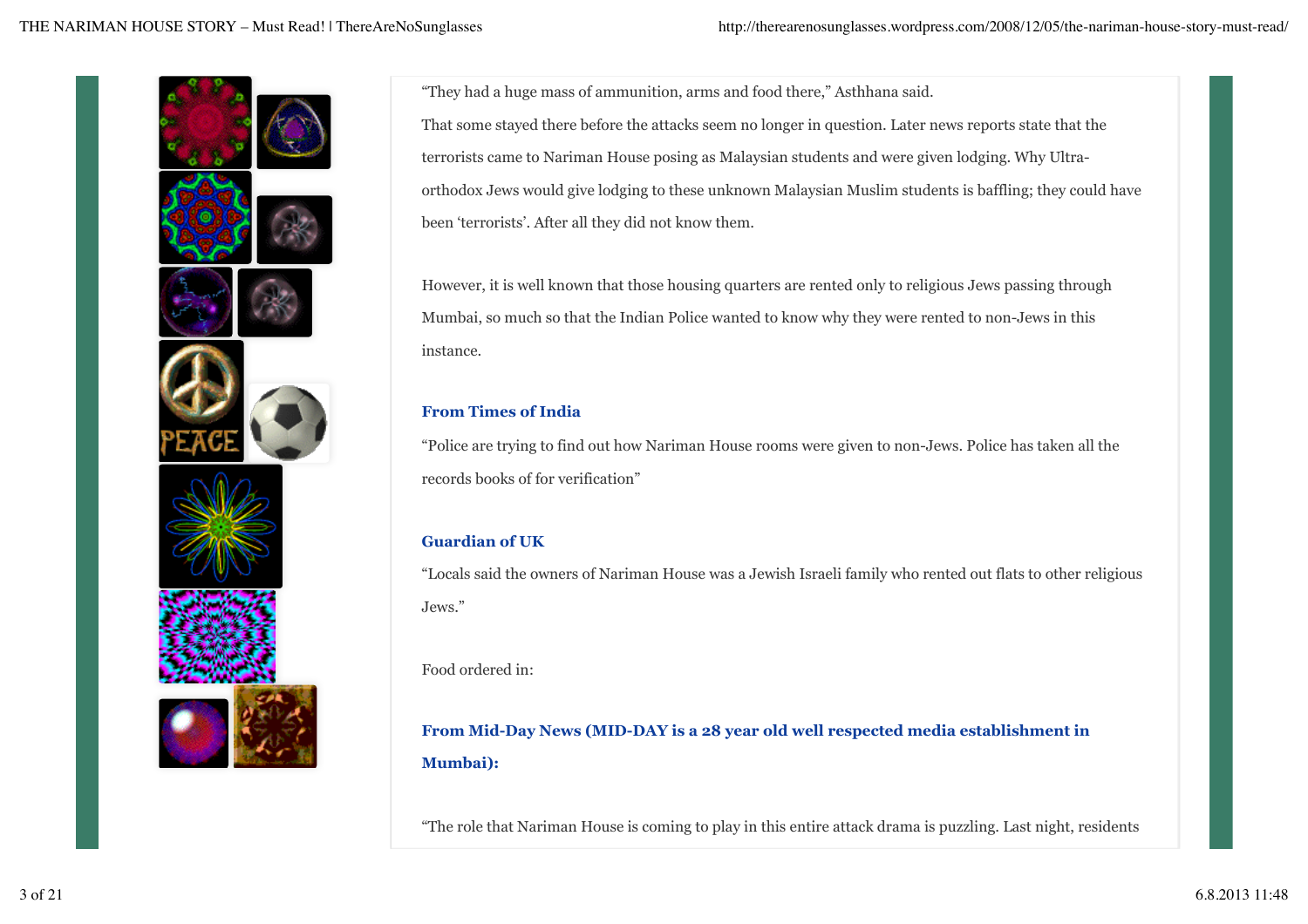

# *Meta*

**Register** Log in Entries RSS Comments RSS WordPress.com

|       |  | December 2008     |  |       |
|-------|--|-------------------|--|-------|
|       |  | SMTWTFS           |  |       |
|       |  | 123456            |  |       |
|       |  | 7 8 9 10 11 12 13 |  |       |
| « Nov |  |                   |  | Jan » |

ordered close to 100 kilograms of meat and other food, enough to feed an army or a bunch of people for twenty days. Shortly thereafter, the ten odd militants moved in, obviously, indicating that the food and meat was ordered, keeping their visit in mind, another cop added."

### **DNA INDIA is another well-established, well-known Indian Media house.**

They reported:

"The terrorists came to Colaba on Wednesday evening," Mukund Shelke, who runs a grocery shop at Colaba Market, said. "Before barging into Nariman House, they had purchased adequate food to last them at least three days," he said.

"They had purchased around two crates of chicken and liquor worth Rs25,000 from two shops in Colaba," another resident Joseph D'Mello said.

Here the quote says that "they" had purchased the food, and from the text, which would be a translation of the eyewitness account, it would suggest that the terrorists did the shopping. But the policeman's report and quote is more credible because any group of terrorists going to take over a place during a city-wide attack would not stop to do shopping first, selecting meat, and liquor and other items, unless of course they were right at home.

## *The Attacks Start:*

According to a changing and shifting narrative all attackers came in by boats. Why they did not stay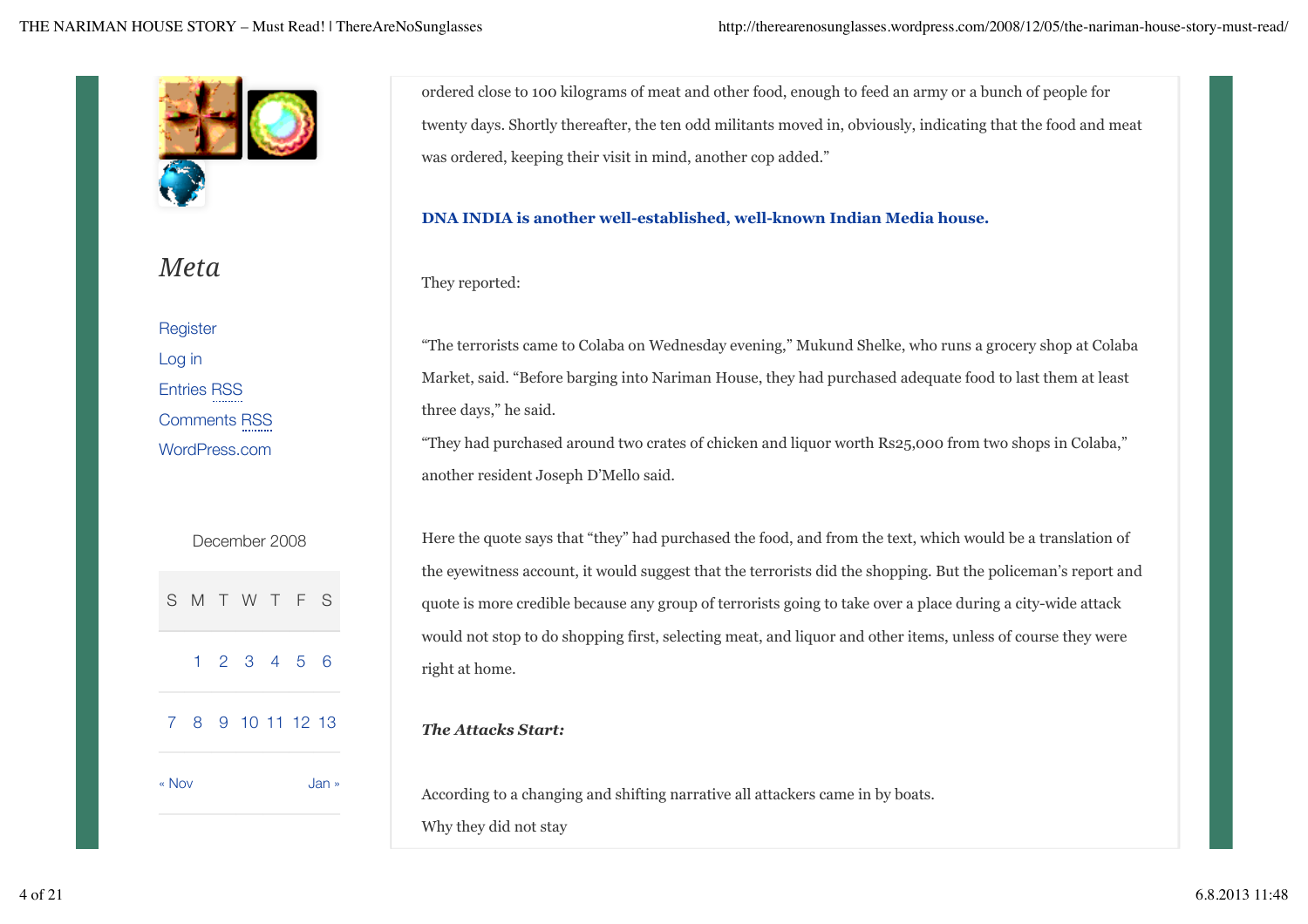|                      | in Mumbai after spending days scouting the place is unknown. That would have made much more sense.                                                       |
|----------------------|----------------------------------------------------------------------------------------------------------------------------------------------------------|
| MTWTFS<br>S          | Maybe the commanders came in just in time for the operation.                                                                                             |
| 14 15 16 17 18 19 20 | It is now being reported that they landed and split into groups with two men going to the office of the ultra-                                           |
| 21 22 23 24 25 26 27 | orthodox Jewish group Chabad-Lubavitch which runs Nariman house. There they supposedly held an<br>unknown number of persons hostage, while killing some. |
| 28 29 30 31          |                                                                                                                                                          |
|                      | However, eye-witnesses, and the earliest reports, state that all the men from the boat went straight to the                                              |
| « Nov<br>Jan »       | Nariman House complex before dispersing to carry out attacks.                                                                                            |
|                      | <b>From Mid-Day News</b>                                                                                                                                 |
| <b>Archives</b>      | "Mumbai: India's financial capital, Mumbai seems to be going through its longest night for the last two days.                                            |
|                      | Wednesday, 9.40 pm, the affluent south Mumbai was struck by terrorists, at 12 different locations, including                                             |
| August 2013          | the VT station, a hub for all railway trains, to two of the most luxurious hotels, Taj Mahal and Oberoi                                                  |
| <b>July 2013</b>     | Trident.                                                                                                                                                 |
| <b>June 2013</b>     |                                                                                                                                                          |
| May 2013             | 24 hours later, the attention has riveted to these hotels, and a tiny nondescript building, barely a few meters                                          |
| April 2013           | away from the Taj Mahal hotel. Housing a five-storied guest house for Israeli nationals, this building is                                                |
| March 2013           | turning out to be the 'den' for the militants.                                                                                                           |
| February 2013        |                                                                                                                                                          |
| January 2013         |                                                                                                                                                          |
| December 2012        | "I saw 6 to 7 boats coming in on Wednesday evening and about ten people unloaded many bags from these                                                    |
| November 2012        | boats and then gradually took them into the building, Nariman House', Vitthal Tandel, a fisherman in the                                                 |
| October 2012         | area said. "The building has many rooms and these are used as guest houses by travelers, largely Israeli                                                 |

residents. None of us know what their names are", he said.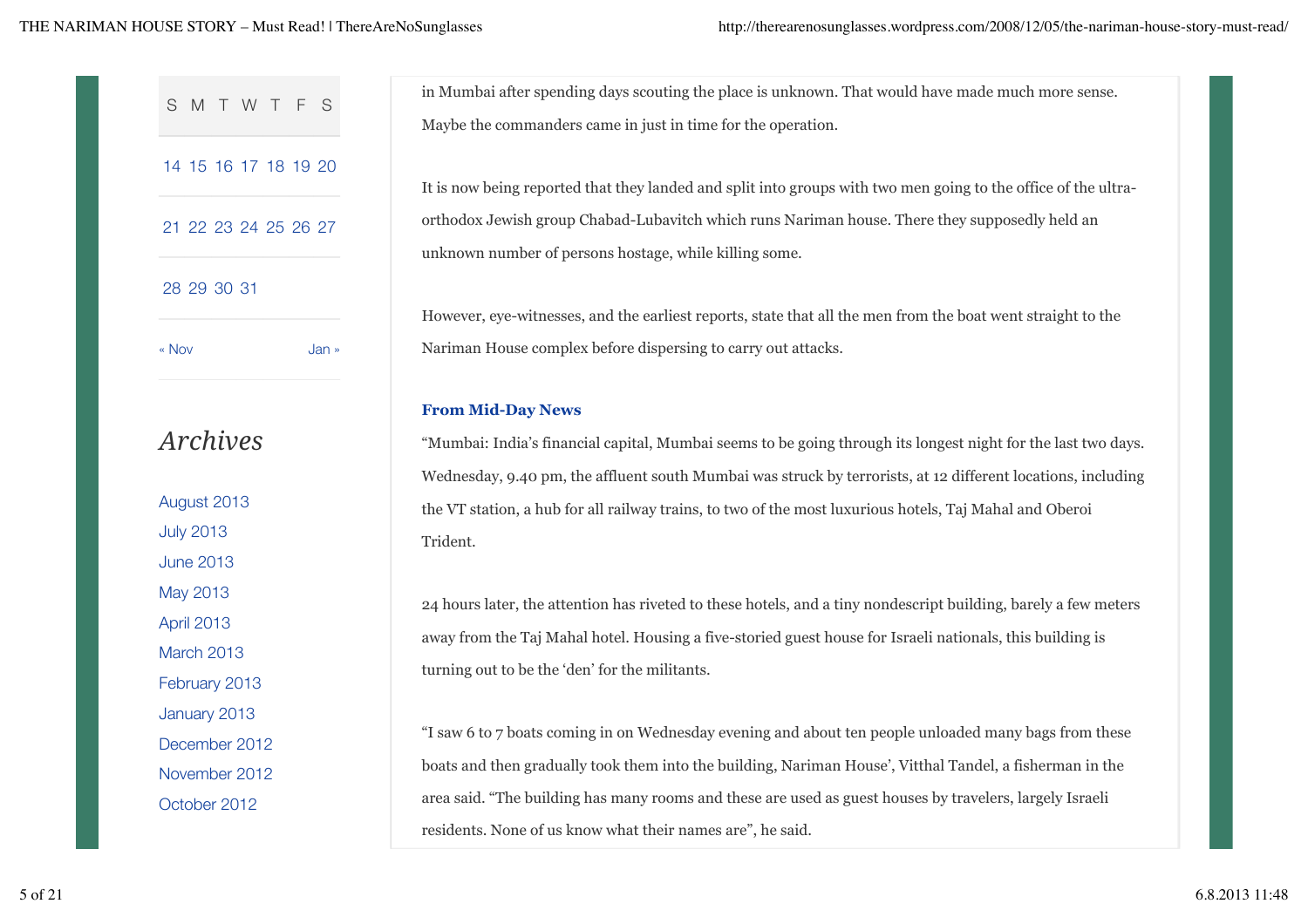| September 2012   | "Virendra Ghunawat, a television journalist who has been tracking the Nariman House shootout since the         |
|------------------|----------------------------------------------------------------------------------------------------------------|
| August 2012      | time it took place Wednesday night, said even the cops have been cagey about details".                         |
| <b>July 2012</b> |                                                                                                                |
| <b>June 2012</b> | <b>From the Guardian of UK</b>                                                                                 |
| May 2012         | "They came by sea, on a small skiff, and made their way in the dark through the narrow streets of old Colaba   |
| April 2012       | to the six-storey apartment building called Nariman House. There they stayed – an unknown number of            |
| March 2012       | mystery gunmen who besieged the building from the inside."                                                     |
| February 2012    |                                                                                                                |
| January 2012     | <b>From The New York</b>                                                                                       |
| December 2011    |                                                                                                                |
| November 2011    | <b>Times</b>                                                                                                   |
| October 2011     | "When the terrorists landed in front of Mr. Dhanur's boat, they were just three blocks straight down a         |
| September 2011   | narrow lane from Nariman House, a five-storey building housing a Jewish center run by a young Rabbi,           |
| August 2011      | Gavriel Holtzberg, and his wife, Rivka, who had moved from New York.                                           |
| <b>July 2011</b> | But the attack does not appear to have started there. According to India's Home Ministry, the first shots were |
| <b>June 2011</b> | fired at the train station, and soon after that at the Leopold Café."                                          |
| May 2011         |                                                                                                                |
| April 2011       | The account of eyewitnesses and the earliest reports are very clear. The 'terrorists' went into Nariman House. |
| March 2011       | Later reports keep insisting that they 'stormed' the house.                                                    |
| February 2011    |                                                                                                                |
| January 2011     | What did they look like?                                                                                       |
| December 2010    | At least some of the terrorists were fair-skinned foreigners.                                                  |
| November 2010    |                                                                                                                |
| October 2010     | <b>From the Guardian of UK</b>                                                                                 |
| September 2010   |                                                                                                                |
|                  | "One police officer who encountered the gunmen as they entered the Jewish centre told the Guardian the         |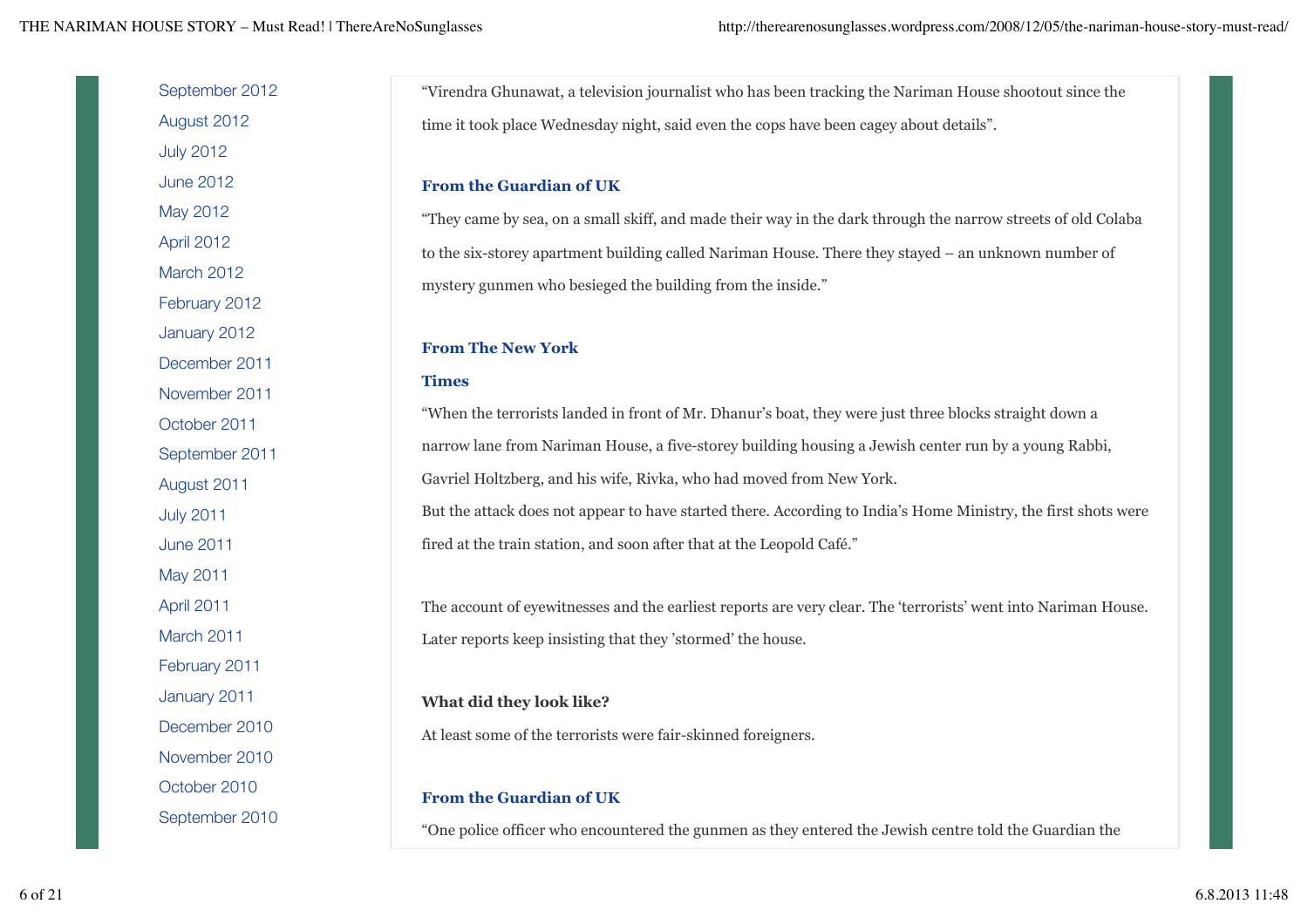THE NARIMAN HOUSE STORY – Must Read! | ThereAreNoSunglasses http://therearenosunglasses.wordpress.com/2008/12/05/the-nariman-house-story-must-read/

| August 2010      | attackers were "white""                                                                                          |
|------------------|------------------------------------------------------------------------------------------------------------------|
| <b>July 2010</b> | "I went into the building late last night," he said. "I got a shock because they were white. I was expecting     |
| <b>June 2010</b> | them to look like us. They fired three shots. I fired 10 back."                                                  |
| May 2010         | Now, Indians know fair skinned Indians and Pakistanis. They meet them every day, especially in Mumbai,           |
| April 2010       | where all the upper class Indians congregate. Indians know foreigners and they call Americans and                |
| March 2010       | Europeans "foreigners" or "white". It is easy for an Indian to tell the difference between a fair skinned Indian |
| February 2010    | or Pakistani and a "foreigner"                                                                                   |
| January 2010     |                                                                                                                  |
| December 2009    | Other eyewitnesses at other locations also describe the terrorists as "foreign" or fair skinned.                 |
| November 2009    |                                                                                                                  |
| October 2009     | <b>From the BBC</b>                                                                                              |
| September 2009   | Then, the "foreign looking, fair skinned" men, as Mr Mishra remembers them, simply carried on killing.           |
| August 2009      | "They did not look Indian, they looked foreign. One of them, I thought, had blonde hair. The other had a         |
| <b>July 2009</b> | punkish hairstyle. They were neatly dressed," says Mr Amir.                                                      |
| <b>June 2009</b> |                                                                                                                  |
| May 2009         | <b>While at the Nariman House:</b>                                                                               |
| April 2009       | <b>Celebrations:</b>                                                                                             |
| March 2009       | <b>From DNA India</b>                                                                                            |
| February 2009    | "Some residents claimed that the suspects were keeping track of the police's movements through a television      |
| January 2009     | in Nariman House.                                                                                                |
| December 2008    | "When the news of top police officials getting killed flashed in the television, we heard loud noises from the   |
| November 2008    | flat. It seemed they were celebrating," Anand Raorane, a resident in a building opposite Nariman House,          |
| October 2008     | said."                                                                                                           |
| September 2008   |                                                                                                                  |
| August 2008      | Some in India claim that the terrorists were targeting some of India's top anti-terrorist officers, and indeed a |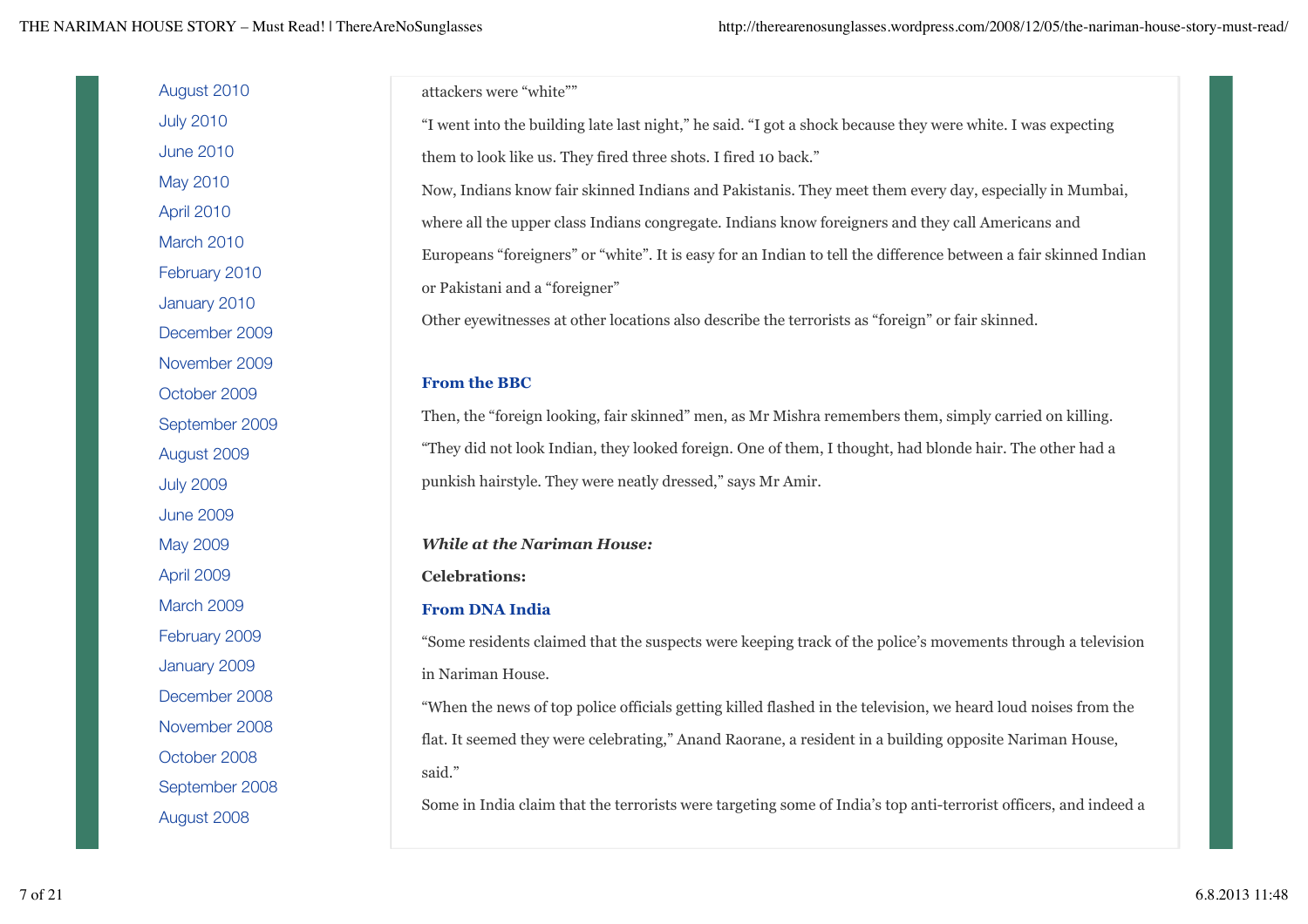## July 2008

# *Recent Posts*

Assad granting Syrian citizenship to Hezbollah, Iraqi Shiites Blinded By Saudi Cash, Saad Hariri Sees No Zionist Threat for Lebanon MIRA's AL ISLAH TV SAUDI ARABIA—What Is A "Saudi presupposition organizati on"? Pawning-Off Old Photos of 2008 Putin/Bandar Meeting As New—Is Bandar Disfigured? Syria: UN human rights chief urges probe into alleged execution of Government soldiers

number of top officers including Hemant Karare, who were in the process of investigating an explosive case of terrorist activities by army officers and politicians, were killed. It is very strange that these exceptionally experienced men would so easily be killed. Some reports say they were ambushed. It was at the time that the news of these men's demise was announced that sounds of celebration came from the Chabad office.

## *The Arrrest of Israeli Security Officer*

While the standoff between the security forces and the terrorists in Nariman House was going on an Israeli 'security officer' at the Israeli consulate close by was arrested while running to the scene.

### **From the Jerusalem Post**

"The security officer at the Israeli consulate in Mumbai was arrested by Indian police as he raced toward the Chabad House last Wednesday after Rabbi Gavriel Holtzberg telephoned to say it was under attack." Was this 'attack' referring to attack by the terrorists or by security forces? It is not clear as yet. The officer was released from jail a few hours later according to the Jerusalem Post.

Also India continuously refused Israeli offers to help with the crisis:

"Jerusalem, Nov 28: India has turned down an offer by Israel to send its Crack Commandos to Mumbai, where a Jewish centre has been taken over in the terrorist attack which have claimed so far over 160 lives, media reports said here."

The Nanny and the rescue of the two-year old Moshe Holtzberg. As the standoff progressed, the nanny of the two-year old child of Rabbi Gavriel Holtzberg, Sandra Samuel, came running out with the little boy. Whether he was the subject of a daring rescue or was sent out by his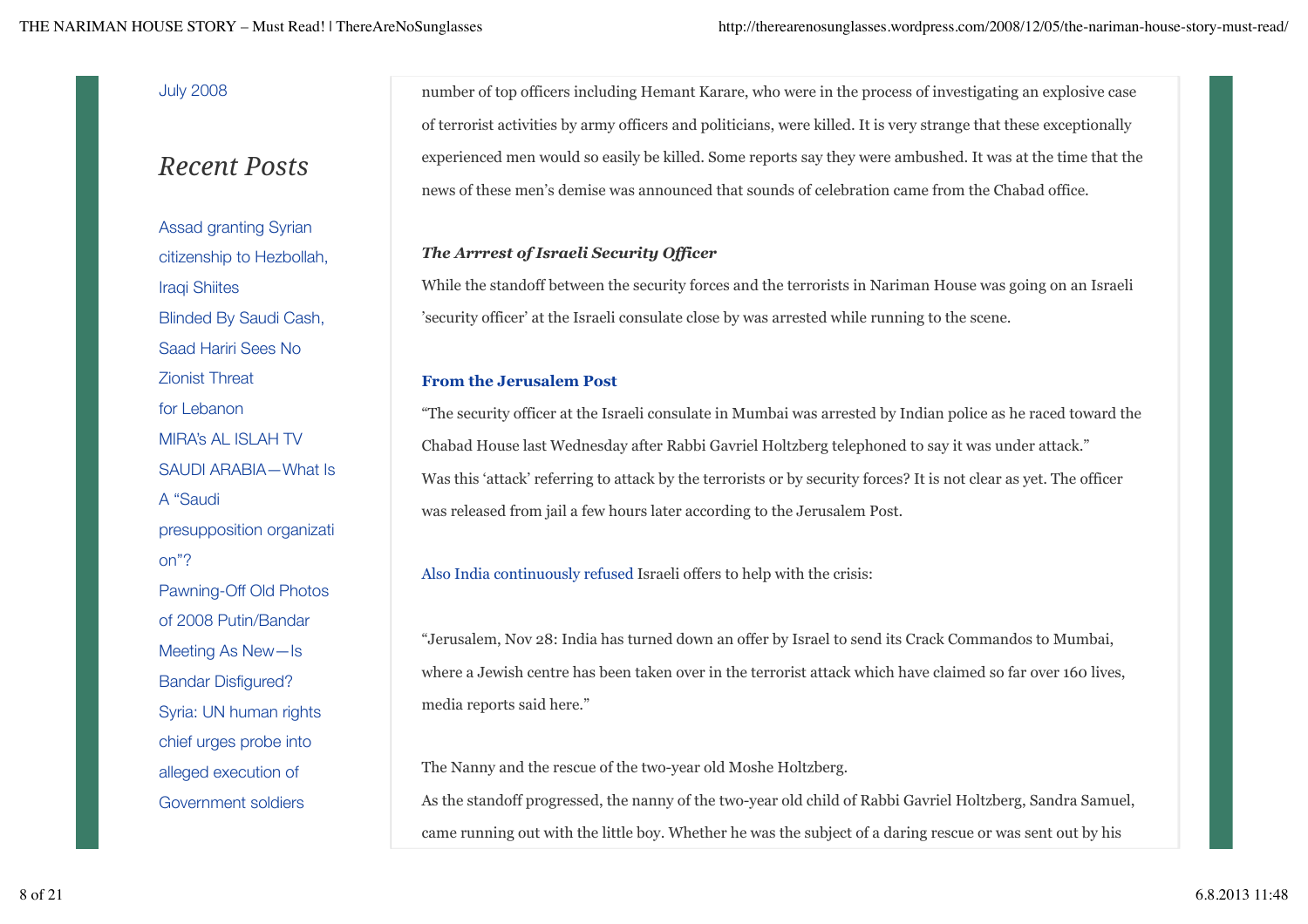# *Top Posts*

WARNING--Explicit Details of Degrading Sexual Attack on Lara Logan in Egypt The Stunning Investigative Story on the Birth of Balochistan Liberation Army--Mar 1, 2005 Survivor of Hiroshima Pawning-Off Old Photos of 2008 Putin/Bandar Meeting As New---Is Bandar Disfigured? CHERNOBYL BIRTH **DEFECTS** Harvard Project--the Essence Of the Anti-Soviet Psywar Chhota Rajan Interview-- Admits RAW **Collaboration** The Bear Trap

parents is unclear. The dizzying array of reports, many contradicting the others, that describe this incident leaves the question unanswered. Only when police question the nanny would this be resolved.

#### *The number of hostages and terrorists at Nariman:*

According to recent police reports there were fifteen terrorists in all who came by boat.

#### **From TIMES ONLINE**

"At least five terrorist gunmen might have escaped the carnage in Mumbai and could strike again, it emerged yesterday as a video surfaced showing the capture of the gang's sole known surviving member."

"However, a hijacked Indian fishing boat used by the gunmen had equipment for 15 men on board when it was discovered adrift – suggesting that several gunmen could still be at large."

"Fifteen winter jackets were found, fifteen toothbrushes," a police source said. "That more terrorists are loose is possible."

Again there are conflicting reports on the number of terrorists and possible hostages that were in Nariman House. At the end of the seige by security forces, there were six bodies of hostages found. Some reports insist five bodies were found plus two alleged terrorists. This will remain unclear until Indian security personnel who conducted the raid tell their stories.

It would seem from many eyewitness reports and local media that as the standoff continued, there were only two 'hostages', the Rabbi and his wife, and the rest were terrorists.

## **From DNA India**

"The six terrorists who have made an Israeli family hostage at Nariman House building in Colaba can battle with the security agencies for at least three days without having to worry about food, local residents claimed on Thursday."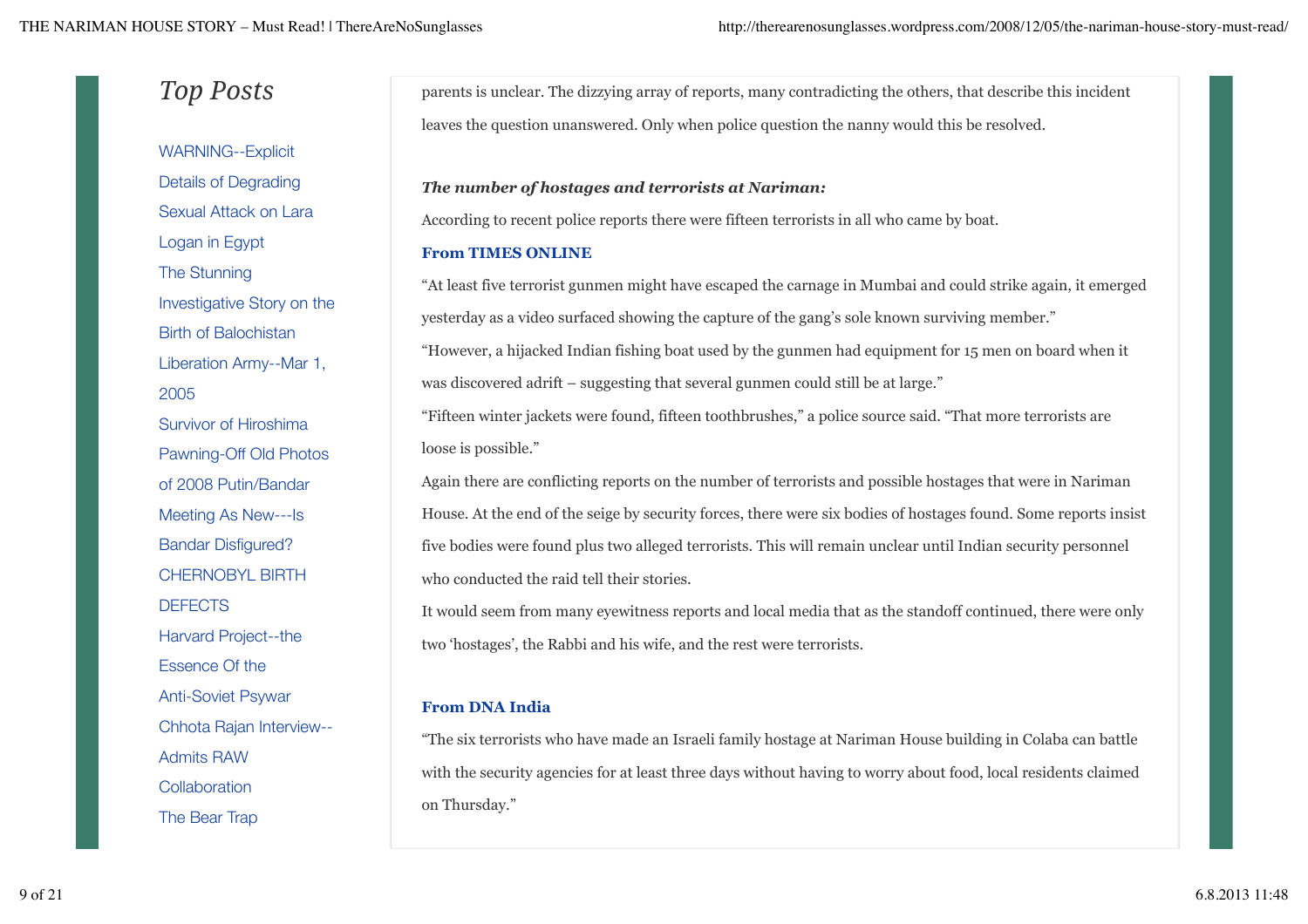(Afghanistan's Untold Story)--READ HERE Atomic Shadows from Hiroshima and Nagasaki Assad granting Syrian citizenship to Hezbollah, Iraqi Shiites

# *Categories*

## B. S.

Balochistan War News crimes against humanity death squads disinformation end of Israel How Do We Build the Resistance? idiot nation image of the beast Israel Kill Hakeemullah mind-rape monsters Neo-Soviet Union

#### **From Yahoo News**

"From the vantage point of three Black Cat snipers watching the building, I could see Nariman House's shattered windows. The couple who own the building are Jewish, giving rise to rumors throughout the day that "Israelis" were somehow involved in the attacks. The other people in the building, including an infant wearing a pink bonnet and green blanket, were held as hostages but released early Thursday. The last person to leave, a young woman, told authorities that the only remaining hostages were the couple, who had made no sound or movement since the night before. By 5 p.m. they were presumed to be dead, and the Black Cat commandos moved in half an hour later, unleashing a volley of gunshots into the building. By 9:30 p.m. local time, the firing was still going on, and it was not clear whether the four to five suspects inside had been killed or captured. "

India's elite commando squad would surely have a very good idea about the number of people they were dealing with especially after speaking with the young woman and the nanny. From Mid-Day News

### http://www.mid-day.com/news/2008/nov/281108-Nariman-House-terror-hub.htm

" One of the militants called up a television news channel and voiced his demands today, but, interestingly, when he was asked where are they all holed him, he said at the Israeli owned Nariman House and they are six of them here", one of the investigating cops said. Since morning, there has been exchange of gun fire has been going on and the militants seem well equipped to counter the cops fire. To top it, they have food and shelter. One wonders if they have the support of the residents, a local Ramrao Shanker said. "

# *Reports at the end of the siege*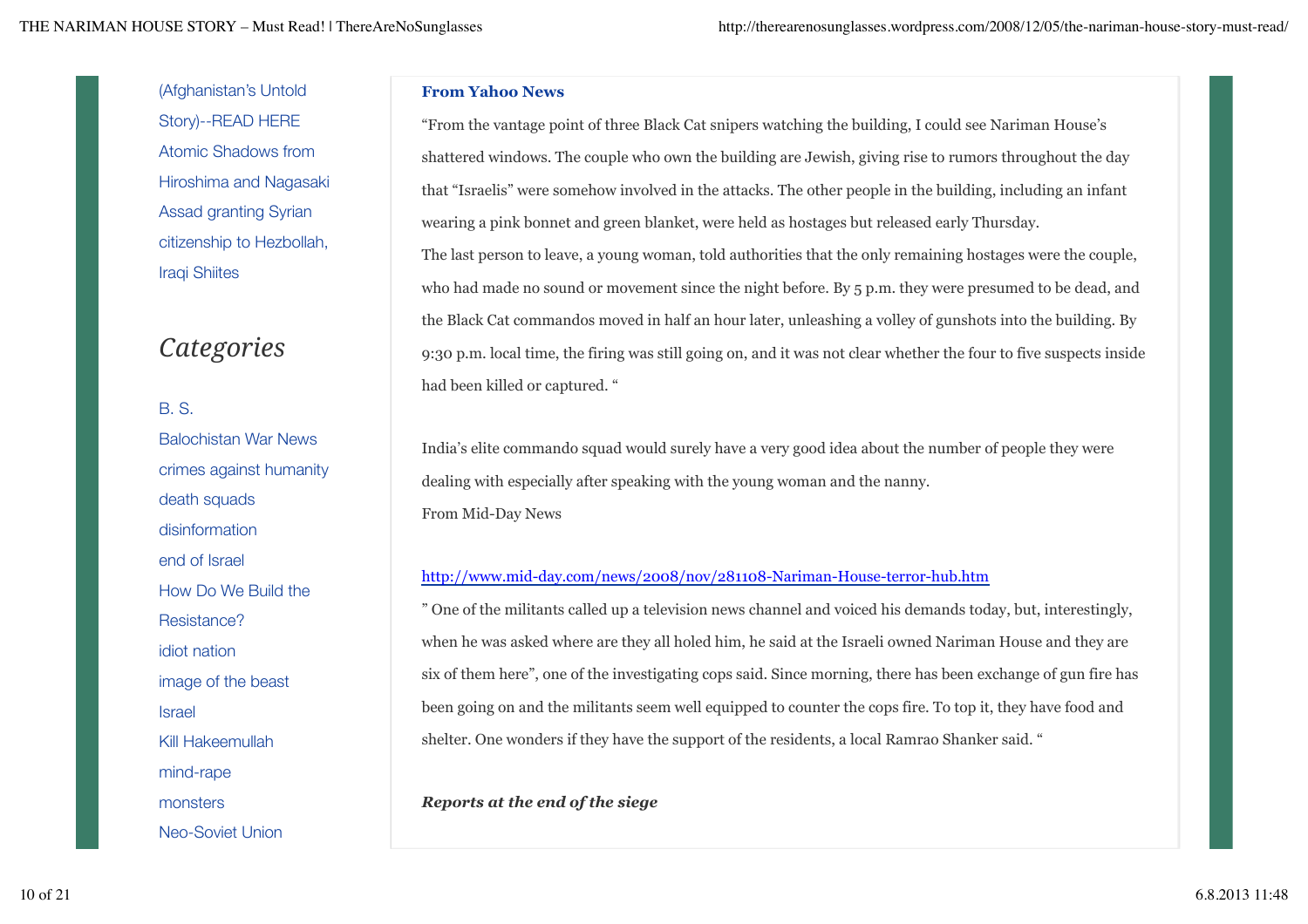THE NARIMAN HOUSE STORY – Must Read! | ThereAreNoSunglasses http://therearenosunglasses.wordpress.com/2008/12/05/the-nariman-house-story-must-read/

NO SUNGLASSES **LIBRARY** Organizing resistance OVERTHROW THE ROYALS Pakistani surrender PETER'S LATEST **ARTICLE** RADIOACTIVE scum of the Earth serving life Shut Down the Source simulated war Soviet Era Environmental Time Bombs strategic failure survival The Most Moral Army In the World? THE ONE TRUE **RELIGION** there are no sunglasses **Uncategorized** UnIslamic "Islamists" WEAPONIZING also

#### **Fron the New York Times**

"Jewish Center Is Stormed, and 6 Hostages Die"

"Israeli officials and Lubavitch elders confirmed later that six hostages were found dead inside. They were Rabbi Gavriel Holtzberg, 29, of Brooklyn, and his Israeli wife, Rivka, 28, the Lubavitch emissaries in Mumbai who ran Nariman House; another rabbi from Brooklyn who was living in Israel, Leibish Teitelbaum; Bentzion Chroman, an Israeli with dual American citizenship; an unidentified Israeli woman; and another unidentified woman, according to Rabbi Zalman Shmotkin, a Lubavitch spokesman in Brooklyn , and The Associated Press".

Two unidentified "hostages" were women. But here is a strange co-incidence. A number of reports and eyewitnesses claim that at least one of the attackers was a woman.

#### **FROM INDIA TIMES**

Mystery woman had accompanied terrorists at Cama"

Quote – ""A man and a burqa clad woman entered from the gate opposite our quarters. The man started firing towards the hospital immediately after entering. Moments before, the woman, in a salwar kameez underneath her burqa, had even tried to enter the hospital by climbing a water pipe. As the man continued firing, the woman, who wasn't armed, knocked on one of the houses"

"The shopkeeper's friend said, "He told me that when he saw Azam's picture in Mumbai Mirror on Thursday, he realised it was the same youth who had visited his shop with a woman, who was also young. He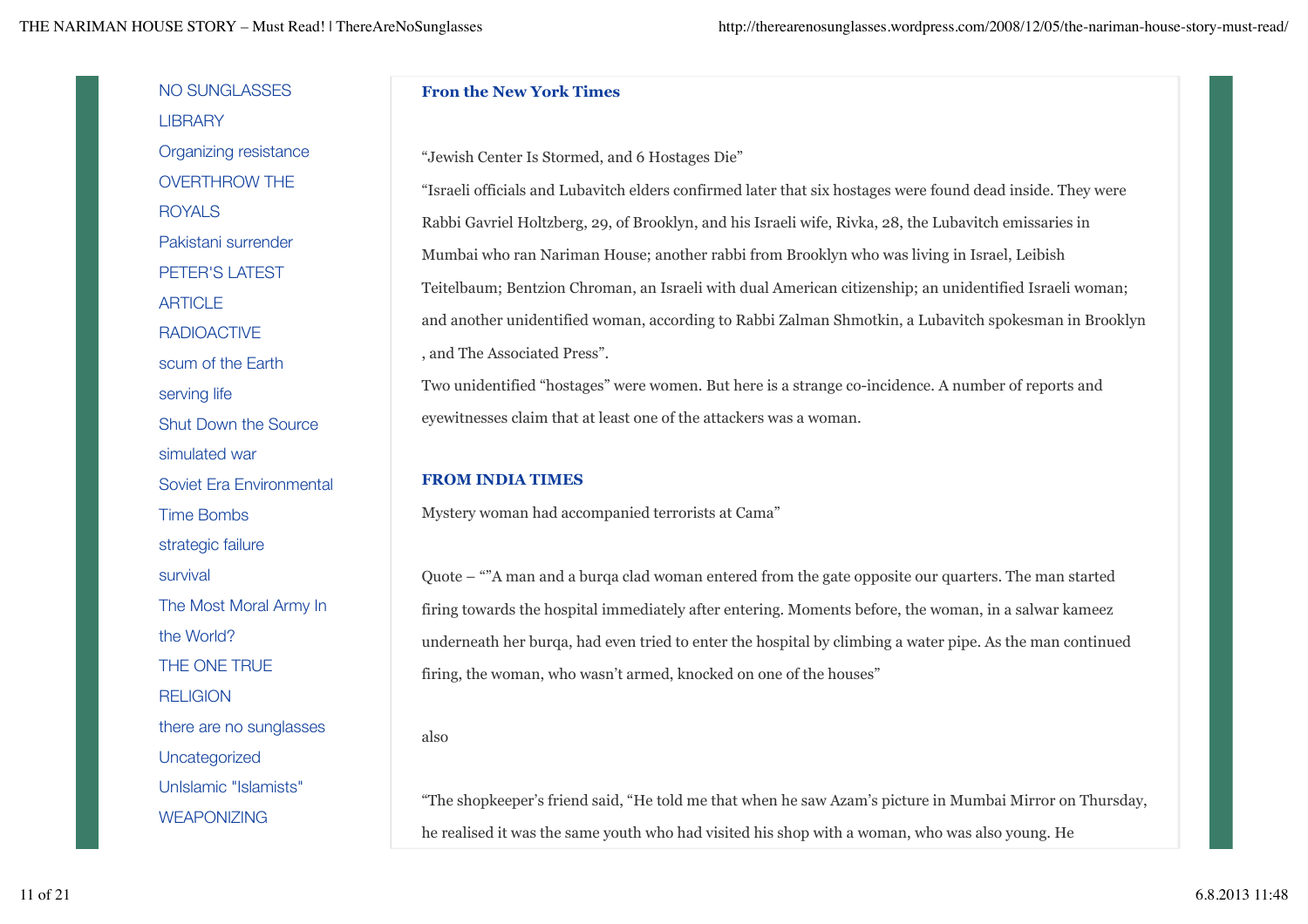#### **PSYCHOLOGY**

? ? ? capitalist fascism death squads economic collapse end of Israel **false** flag terror footsteps towards true peace idiot nation image of the beast killing ourselves LIFE AFTER **CAPITALISM** monsters Obama's double standards oil=Islamists opposing world war III Russian **Democracy** SAUDI/QATARI REGIME CHANGE scientific

mentioned they had been like any other youths."

"Hostages killed by 'terrorists' or by security forces in shoot-out?

The Indian security forces thought that the remaining people in the Chabad house with the possible exception of the Rabbi and his wife were terrorists, and they were in a shoot-out with all these people. Yet reports persist that the 'terrorists' killed the 'hostages', before they were themselves killed. Some say the hostages were killed the day before. Reports also insist that the security forces killed only two terrorists at Chabad House.

However more recent reports say that the Indian security forces may have killed some of the hostages:

#### **From The Jerusalem Post**

Haka Head: Indian forces may have killed some hostages:

"The Indian commando raid launched to save the lives of Jewish and Israeli hostages at Mumbai's Chabad House may have inadvertently ended the lives of one or more of the hostages, the head of a six-man ZAKA team in the terror-stricken Indian city told The Jerusalem Post on Sunday".

#### *Any Terrorists Remaining?*

Police insist that fifteen terrorists came ashore. Nine are dead and one is in custody. Where are the other five? Where is the woman terrorist?

#### **From Times Online:**

"At least five terrorist gunmen might have escaped the carnage in Mumbai and could strike again, it emerged yesterday as a video surfaced showing the capture of the gang's sole known surviving member." Were the missing five the same persons who were killed at Chabad?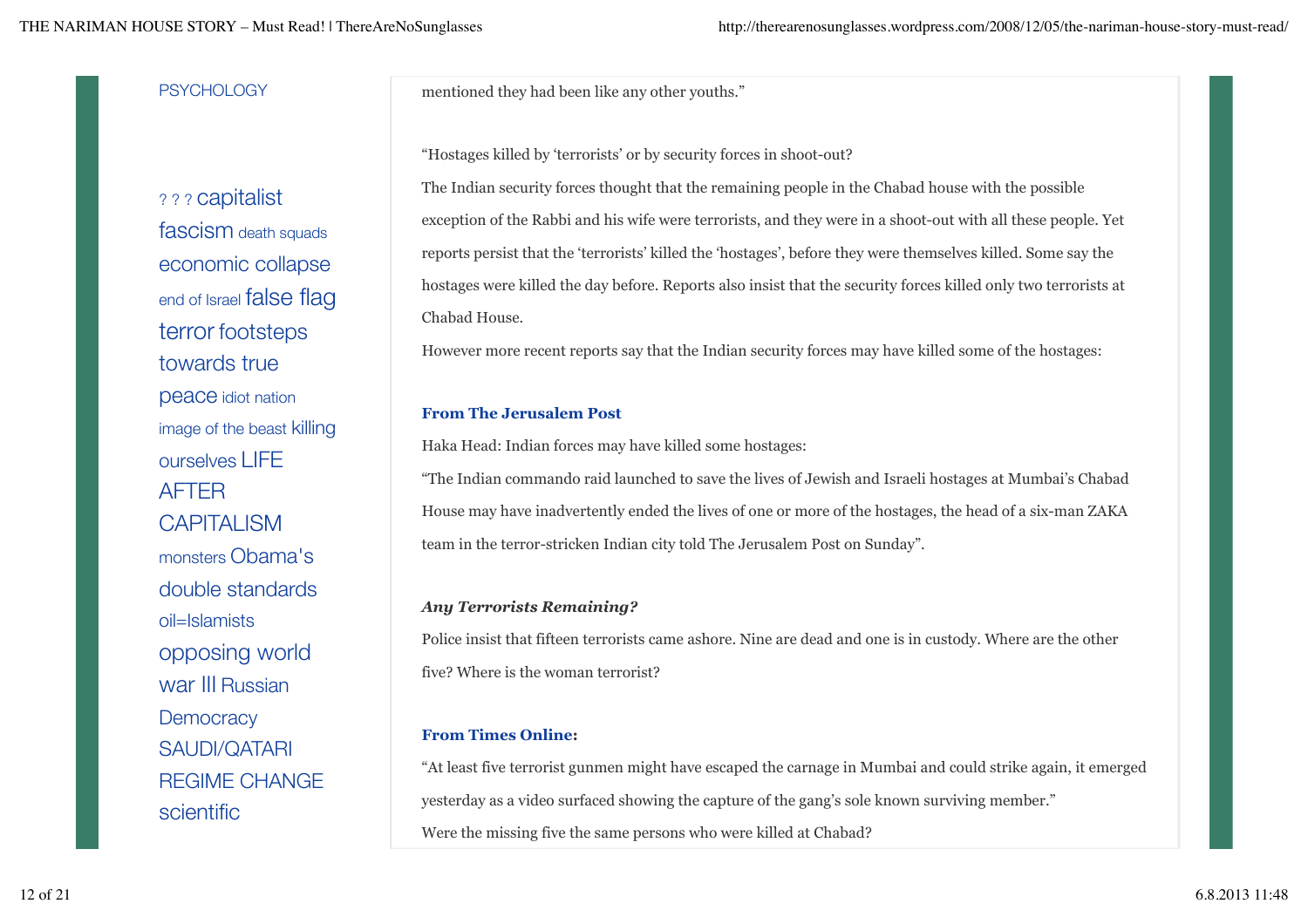dictatorship Shut Down the Source starting world war III state terrorism strategic failure THE AMERICAN **GARRISON** STATE -military dictatorship THE END OF FREEDOM IN AMERICA The Most Moral Army In the World? turki al faisal unIslamic Islamists useless eaters

#### **Conclusion – What really happened at Nariman House?**

Time may eventually tell what really happen at the Chabad House, Mumbai. Indian security service officers may come forward with further information. More information may dispel rumors and speculation that the Israelis at Chabad house were part of the terrorist operation and that the non-white terrorists, all of whom were killed, with the exception of the poster-boy, Ajmal, were the usual patsies.

It will dispel rumors that the four or five 'hostages' killed in the center were actually part of the terrorist group and were killed by security forces in the shootout.

The only person who may be able to give an impartial report of what went on at Nariman House would be the Indian nanny, Sandra Samuel. Indian Intelligence would be looking forward to interviewing her when all the confusion ends and when she recovers from the ordeal. Lets hope that the trauma does not lead her to commit suicide or anything like that. Indian journalists are urged to dig into this story with their very lives, because the life of our nation is at stake. India could be dragged into a game on the grand chessboard, and possibly into war with Pakistan and then China, and maybe Russia. In the end there will be only one winner, the superpower which is on the verge of economic collapse, and which can avert complete disaster only by destroying its main competitors, or getting them to destroy themselves.

#### About these ads

**Share this:** Reddit Digg Facebook LinkedIn Tumbir Pinterest StumbleUpon Twitter Email Google +1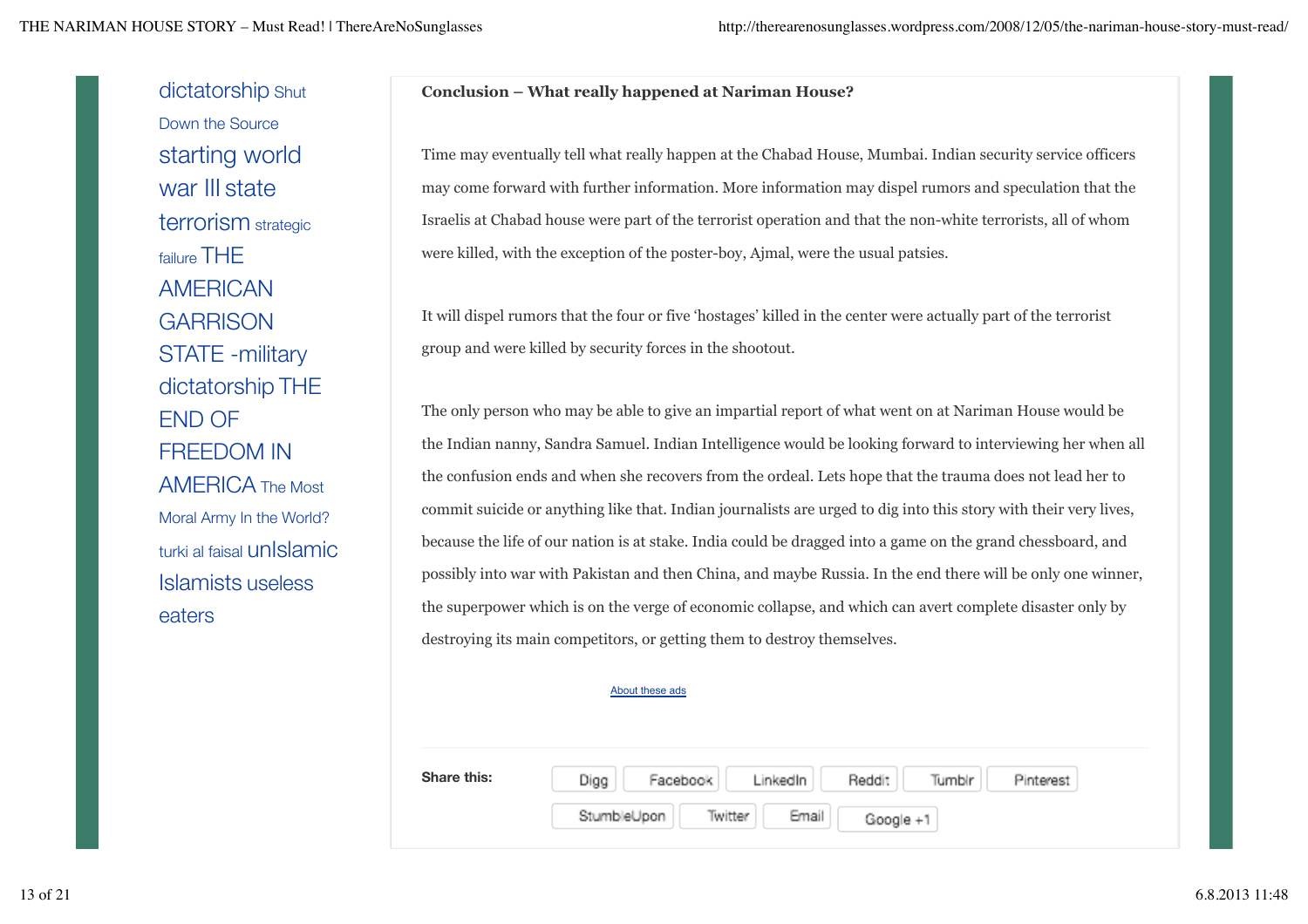

ZIONIST WAHHABIS